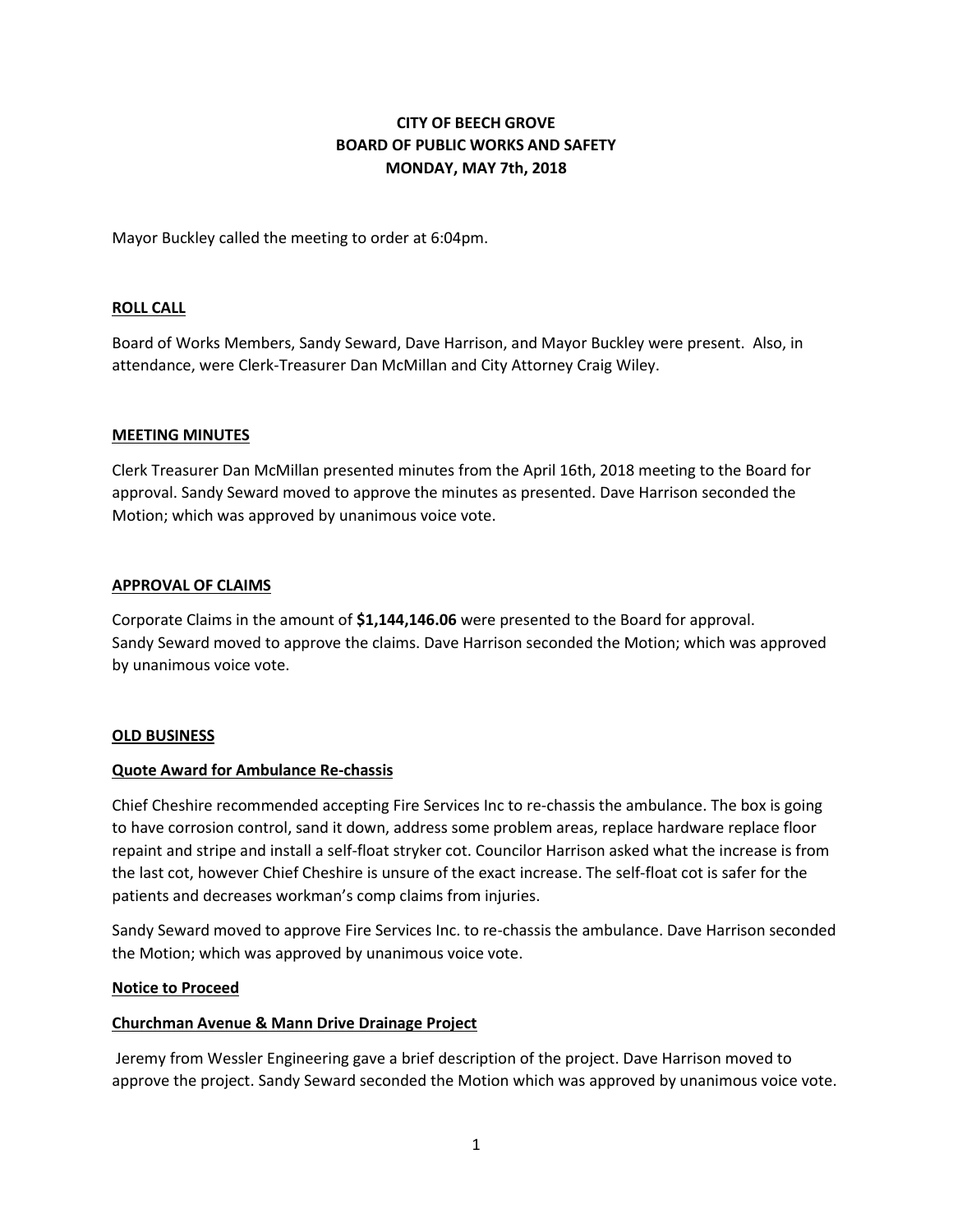#### **NEW BUSINESS**

2018 Stormwater Project #.2 Approval to Seek Quotes

Jeremy from Wessler Engineering gave a brief description of the project on Killian Drive involving standing water; which includes adding 2 inlets and replacing a 3<sup>rd</sup> inlet. A quote package and drawing have been prepared and pending approval tonight they will move forward with requesting quotes from vendors. The engineers estimate for this project is \$61,000.00.

Sandy Seward moved to approve allowing Wessler to move forward with obtaining quotes for Stormwater Project #2. Dave Harrison seconded the Motion; which was approved by unanimous voice vote.

# **Professional Service Agreement**

ERS will come out quarterly to do some ground water testing/monitoring at DPW.

Mayor Buckley stated that the money spent on this will be reimbursed.

Sandy Seward moved to approve this agreement. Dave Harrison seconded the Motion; which was approved by unanimous voice vote.

# **Public Disclosure**

Mayor Buckley disclosed that 2509 Albany and 1815 Albany - the City of Beech Grove did not pay for any of the work done on either property, nor did they do any of this work.

# **Community Crossing Grant Modification**

Because of good bids, throughout the State of Indiana recipients of this grant had their grant modified. The amount of the grant modification is \$338,449.00.

#### **July 3rd Pyrotechnics Approval**

Chief Cheshire presented the application for permission for the July 3<sup>rd</sup> fireworks, which included the State of Indiana permit. Circle city needs to obtain a local permit and list the City of Beech Grove as additional insured.

Sandy Seward moved to approve Circle City Pyrotechnics for Fireworks on July 3rd, 2018. Dave Harrison seconded the Motion; which was approved by unanimous voice vote.